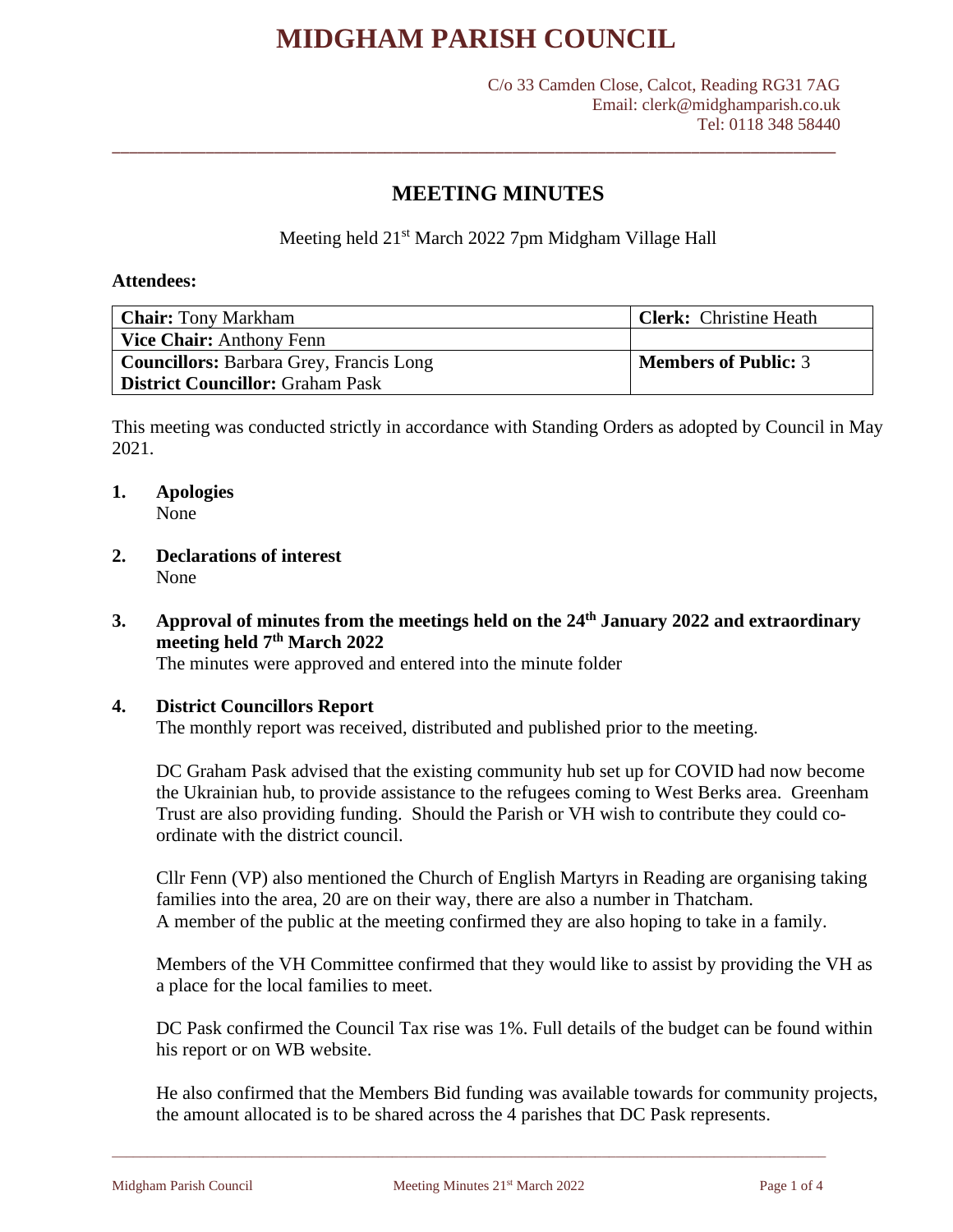\_\_\_\_\_\_\_\_\_\_\_\_\_\_\_\_\_\_\_\_\_\_\_\_\_\_\_\_\_\_\_\_\_\_\_\_\_\_\_\_\_\_\_\_\_\_\_\_\_\_\_\_\_\_\_\_\_\_\_\_\_\_\_\_\_\_\_\_\_\_\_\_\_\_\_\_\_\_\_\_\_\_\_\_\_

#### C/o 33 Camden Close, Calcot, Reading RG31 7AG Email: clerk@midghamparish.co.uk Tel: 0118 348 58440

#### **5. To receive the Clerks report**

5.1 Financial Update

|                                        | <b>Payments</b> | <b>Receipts</b> | <b>Balance</b> |
|----------------------------------------|-----------------|-----------------|----------------|
| <b>Balance as at 24th January 2022</b> |                 |                 | £15,045.67     |
| <b>Income</b>                          |                 |                 |                |
| Interest received Feb/Mar              |                 | £<br>0.23       |                |
|                                        |                 | 0.23            |                |
| <b>Payments</b>                        |                 |                 |                |
| Salary Feb'22                          | 234.00          |                 |                |
| <b>VH Rental</b>                       | 180.00          |                 |                |
|                                        | £414.00         | 0.23            |                |
| <b>Balance as at 14th March 2022</b>   |                 |                 | £14,631.90     |
| <b>Payments due</b>                    |                 |                 |                |
| C Heath Expenses<br>£26                |                 |                 |                |
| Midgham Green Survery Fee<br>£300      |                 |                 |                |

## **PRCEPT April £4,750**

- 5.2 It was **RESOLVED** to approve C Heath expenses and Midgham Green survey fee for payment
- 5.3 Update on 2021/2022 Audit

The Clerk advised that Mr David Weller had agreed to audit the PC's accounts for 2021/2022 at a cost of £35, which had already been approved in the budget for 2022/23.

#### **6. To discuss Village Hall matters**

6.1 Village Hall Notice Board Discussions took place to find a resolution to the difficulty in seeing and updating the notice board due to its position. **ACTION – Clerk:** Contact Highways in respect of moving it.

#### Update on hall from village hall committee

The Treasurer and Secretary provided an update as follows:

- They continue to look for someone to Chair the VH committee.
- Since the restrictions have been relaxed, the hall has been used a few times and the WB grants are helping to keep their heads above water.
- A new heating system has been installed and a water pipe replacement.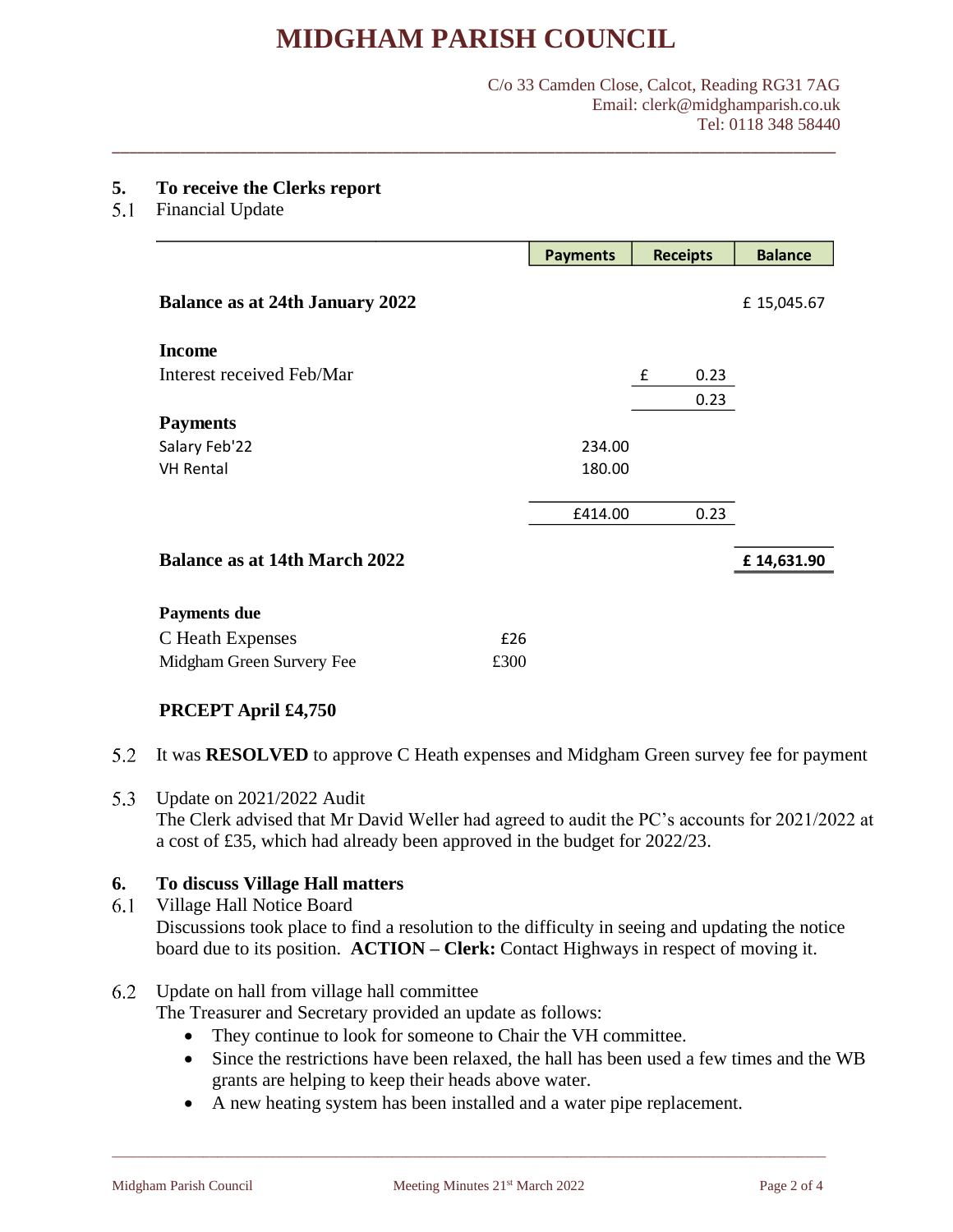\_\_\_\_\_\_\_\_\_\_\_\_\_\_\_\_\_\_\_\_\_\_\_\_\_\_\_\_\_\_\_\_\_\_\_\_\_\_\_\_\_\_\_\_\_\_\_\_\_\_\_\_\_\_\_\_\_\_\_\_\_\_\_\_\_\_\_\_\_\_\_\_\_\_\_\_\_\_\_\_\_\_\_\_\_

- There are a number of repairs required including the roof for which they have received a quote for £14,000.
- The main function at the hall is the Wednesday coffee morning 10am-12pm every fortnight.
- The members thanked the Clerk for her assistance and guidance during the time the new committee was being set up and presented her with a small token of appreciation.
- They are hoping to have Website set up soon at no cost
- They presented a book by Derek Collier, covering the history of Midgham, including the parish council. There were only 100 printed. The VH notice board contains information on how to obtain a copy.

### **7. Queens Jubilee Celebration at the Playing Field**

A resident had requested use of the field for a parish picnic for one day during the bank holiday weekend in June. The VH Committee provided further detail of the proposed event. **ACTION – Clerk**: Check PL insurance and when the grass will be cut.

### **8. Councillor Training**

The Chairman advised, that everyone should have read the Good Councillors Guide and Standing Orders, which provide good information on the roles and responsibilities of being a parish councillor. The Local Government Association also do a series of on-line courses should a councillor wish to extend their knowledge.

### **9. Thatcham Development**

DC Pask advised that there have been further delays with planning, no decision has been made.

In respect of the Thatcham Group the Chairman advised that we are still awaiting copies of minutes of the meetings already held, together with details of the financial structure. **ACTION – Clerk:** Contact the group

#### **10. Planning matters**

- 10.1 Decisions
	- **21/03231/HOUSE –** Hunts Cottage, Midgham Green External alterations to residential outbuilding PC had no objections at meeting 24th Jan 2022**. GRANTED**
- 10.2 Awaiting decision from West Berks Planning
	- **20/03028/OUTD/MAJ** development Bath Road/New Road Hill 16 dwellings, including 6 affordable units. **PC have strongly objected DC advised:** DC Pask advised that this may come to Planning Committee shortly
	- **21/02130/OUTMAJ**  Land Adjacent To 1 Gables Way Bath Road Colthrop Thatcham. Outline Application for commercial storage/distribution development, office space, car parking and service yards. **PC have objected**